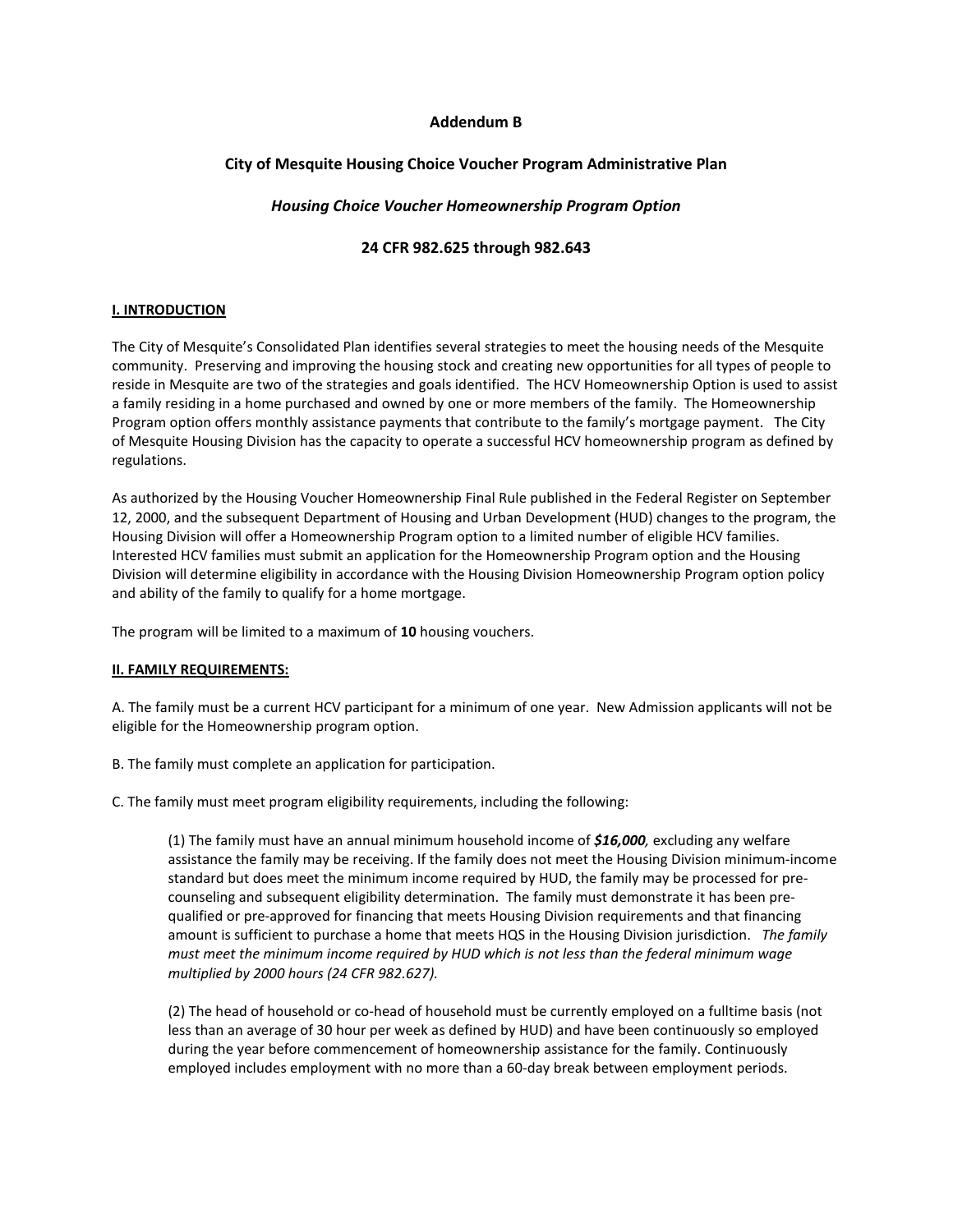(3) Families designated as an Elderly/Disabled Family may include Welfare assistance to meet the minimum household income requirement. The employment requirement and the \$16,000 minimum income requirement do not apply to these families. HUD requires that disabled families must meet a minimum income not less than the monthly Social Security Income (SSI) benefit multiplied by twelve months (24 CFR 982.627).

(4) Family must be a first-time homebuyer as defined by HUD.

(5) Family may not have defaulted under any previous homeownership loan.

D. The family must complete a pre-assistance and housing counseling program approved by the Housing Division.

E. The family must provide a minimum equity in the home by providing a minimum down payment of 3% of the sales price; at least 1% of the 3% down payment must come from the personal resources of the family.

 1. FSS families will not be allowed to use the escrow savings account as part of their personal resources. 2. Families must demonstrate that they have maintained a minimum annual average of \$500.00 in a personal savings account and have made consistent deposits to the account for a period of six months prior to closing.

 3. The family can use any combination of eligible down payment assistance program, gifts, and other sources for the total down payment.

F. The Housing Division will make Housing Assistance Payments in the manner prescribed by the lender, either directly to family, directly to lender, or deposited into a financial institution where payments will be drafted by lender.

(1)If required by the lender, the family must agree to set up a bank account solely for the purpose of depositing the assistance check and the tenant payment from the family. The family must deposit their portion of the mortgage payment in the account on the 1st of each month. The Mortgager must agree to debit the account each month for the mortgage payment, with the date of debit to be established by family's mortgager. The Housing Division will deposit their portion of the mortgage payment in the account prior to the 5th of each month.

G. The family is required to complete all requirements for annual re-certifications and submit all changes in income to Housing Division within 30 days of the change.

H. The family must locate a unit within the required maximum period of 120 days. The sale must be completed within the maximum period of 180 days. If the homeownership voucher has not been utilized within the allowed time frame and any extensions, the family will be permitted to remain on the HCV tenant based rental assistance program, provided they meet all the eligibility requirements for continued assistance under that program.

I. The Housing Division reserves the right to deny participation in the Homeownership Program to any family due to lack of funds provided by HUD to cover the per unit cost of the families mortgage payment.

J. The family's portion of the initial mortgage payment (principal, interest, insurance and taxes) may not be greater than 40% of family's net adjusted household income.

## III. PRE-ASSISTANCE/HOMEOWNERSHIP COUNSELING

Before commencement of homeownership assistance for a family, the family must attend and satisfactorily complete the pre-assistance homeownership and housing counseling programs required by Housing Division (preassistance counseling).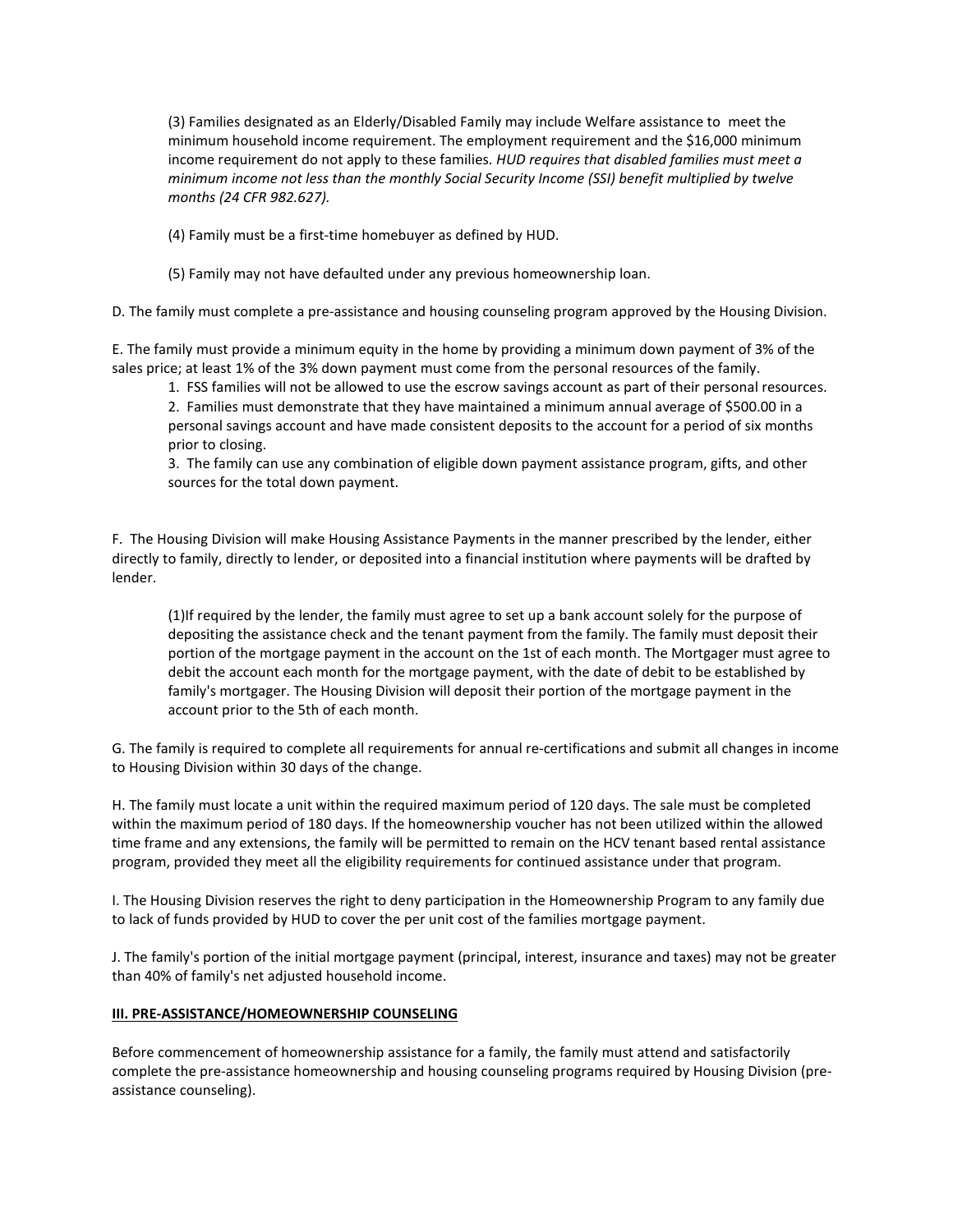Required pre-assistance counseling program topics include, but are not limited to:

(1) Credit counseling;

(2) How to find a home, including information about homeownership, opportunities, schools, and transportation in the City of Mesquite;

(3) The advantages of purchasing a home in an area that does not have a high concentration of lowincome families and how to locate homes in such areas;

(4) Information on fair housing, including fair housing lending and local fair housing enforcement agencies;

(5) How to negotiate the purchase of a home;

(6) Information about the Real Estate Settlement Procedures Act (RESPA) (12U.S.C. 2601 et seq.), State and Federal truth-in-Iending laws, and how to identify and avoid loans with oppressive terms and conditions;

(7) How to obtain homeownership financing and loan pre-approvals, including a description of types of financing that may be available, and the pros and cons of different types of financing;

- (8) Home maintenance (including care of the grounds);
- (9) Budgeting and money management; and
- (10) Other information the Housing Division or the counseling agency deems appropriate.

The Housing Division may adapt the subjects covered in pre-assistance counseling (as listed above) to local circumstances and the needs of individual families. The Housing Division may also require additional counseling after commencement of homeownership assistance (on-going counseling).

The Housing Division may use a HUD-approved housing counseling agency to provide the counseling for families participating in the homeownership option. If the Housing Division is not using a HUD approved housing counseling agency to provide the counseling for families participating in the homeownership option, the Housing Division will ensure that its counseling program is consistent with the homeownership counseling provided under HUD's Housing Counseling program.

## IV. HOMEOWNERSHIP VOUCHER ISSUANCE

A. Voucher subsidy size is consistent with the subsidy standards as outlined in Chapter 4 of the HCV Administrative Plan.

B. Approved applicants to the HCV Homeownership Option program will be given a "homeownership" voucher, which will permit them to locate a home they wish to purchase. The family will be given 120 days to locate a unit.

C. Voucher may be extended an additional 60 days for completion of the sale.

D. Voucher may not be extended beyond 180 days from date of issuance. Only one voucher will be issued during each calendar year. If family is not able to complete the sale, the family can remain on the tenant based program until eligible for a homeownership voucher.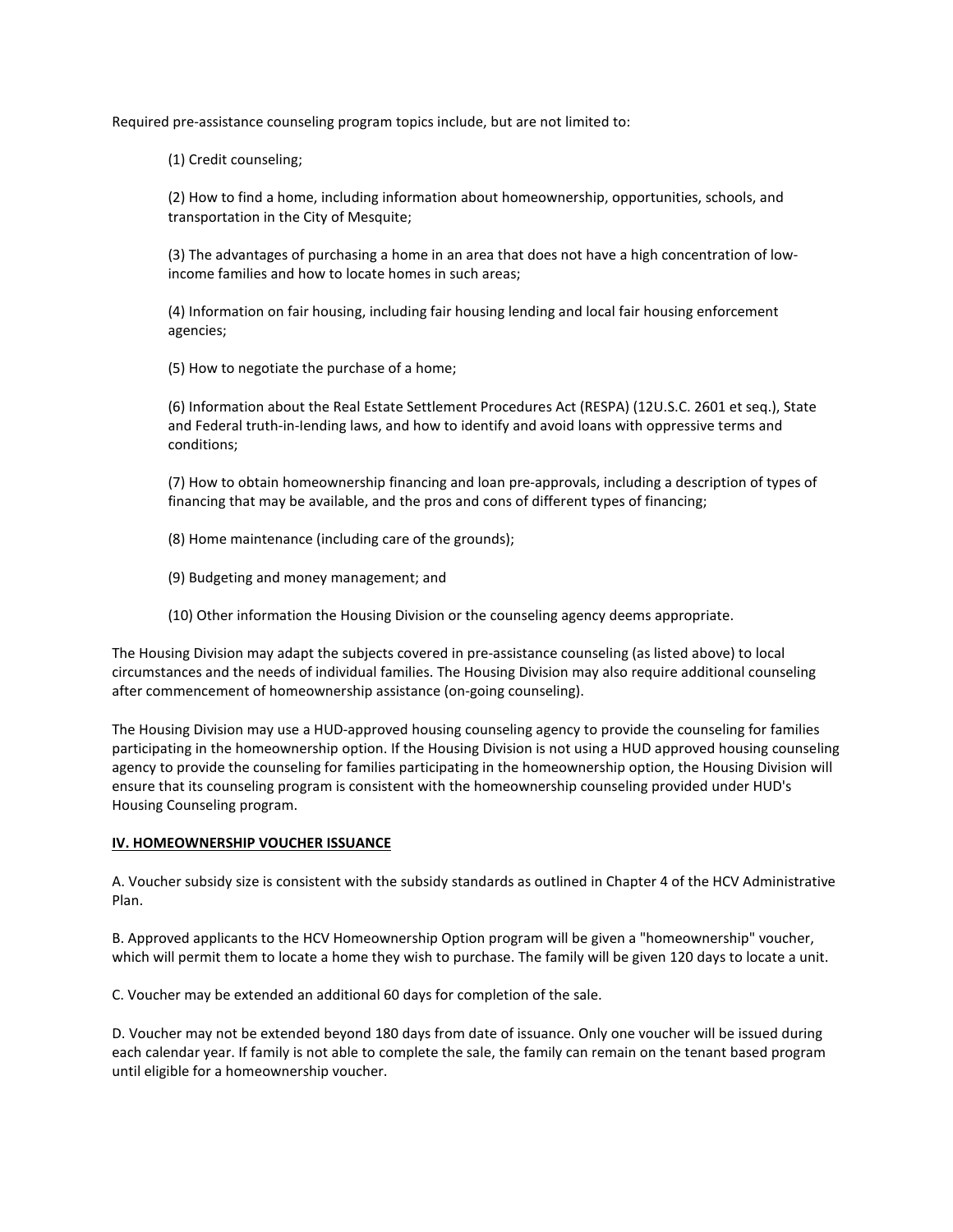E. Upon the issuance of a "homeownership" voucher, the Housing Division will complete an interim recertification for the family to determine if income and family composition changes have occurred.

F. In the event of an increase in household income during the period between the issuance of the "homeownership" voucher and its expiration date, the adjustment will be made at the next annual recertification. In the event of a decrease in household income during the period between issuance of the voucher and its expiration date, the adjustment will be made the month following the date it was reported.

G. The family will be required to give appropriate notice (no less than 30 days) to current landlord and must be in good standing with current landlord and the housing division prior to closing.

## V. SELLER REQUIREMENTS

A. The Housing Division may not commence homeownership assistance for occupancy of a home if the Housing Division has been informed (by HUD or otherwise) that the seller of the home is debarred, suspended, or subject to a limited denial of participation.

B. Lease-Purchase agreements are not acceptable.

C. The Housing Division has the right to accept or reject any property owner it deems inappropriate for the homeownership program to include, but not limited to, those identified under A; and those who have been consistently in noncompliance as a property owner under the Tenant-Based Assistance program.

#### VI. PROPERTY REQUIREMENTS

A. Initial requirements applicable to the property unit include the following determinations by the Housing Division:

 (1) The property unit is an eligible unit under HUD regulation (24CFR 982.352), with any exceptions permitted by HUD.

 (2) The Housing Division has elected to limit the Homeownership Program to only single-family dwelling units.

 (3) Property may include properties owned by the City of Mesquite purchased under other grant programs.

 (4) The family may enter into contract of sale for units not yet under construction at the time the family enters into the contract for sale. The Housing Division must not commence homeownership assistance until appropriate environmental reviews are completed and construction is completed.

 (5) The family must have the right to refuse a property under construction if it does not meet the quality and finished home requirements expected by the purchaser.

 (6) The unit must be inspected by a Housing Division inspector AND by an independent inspector selected and paid for by the family under HUD regulation. (See 982.631)

 (7) The unit must satisfy the minimum Housing Quality Standard (HQS) requirement under HUD regulations (See 982.401 and 982.632, Chapter 8 of the HCV Administrative Plan) and City Code requirements.

#### VII. INSPECTIONS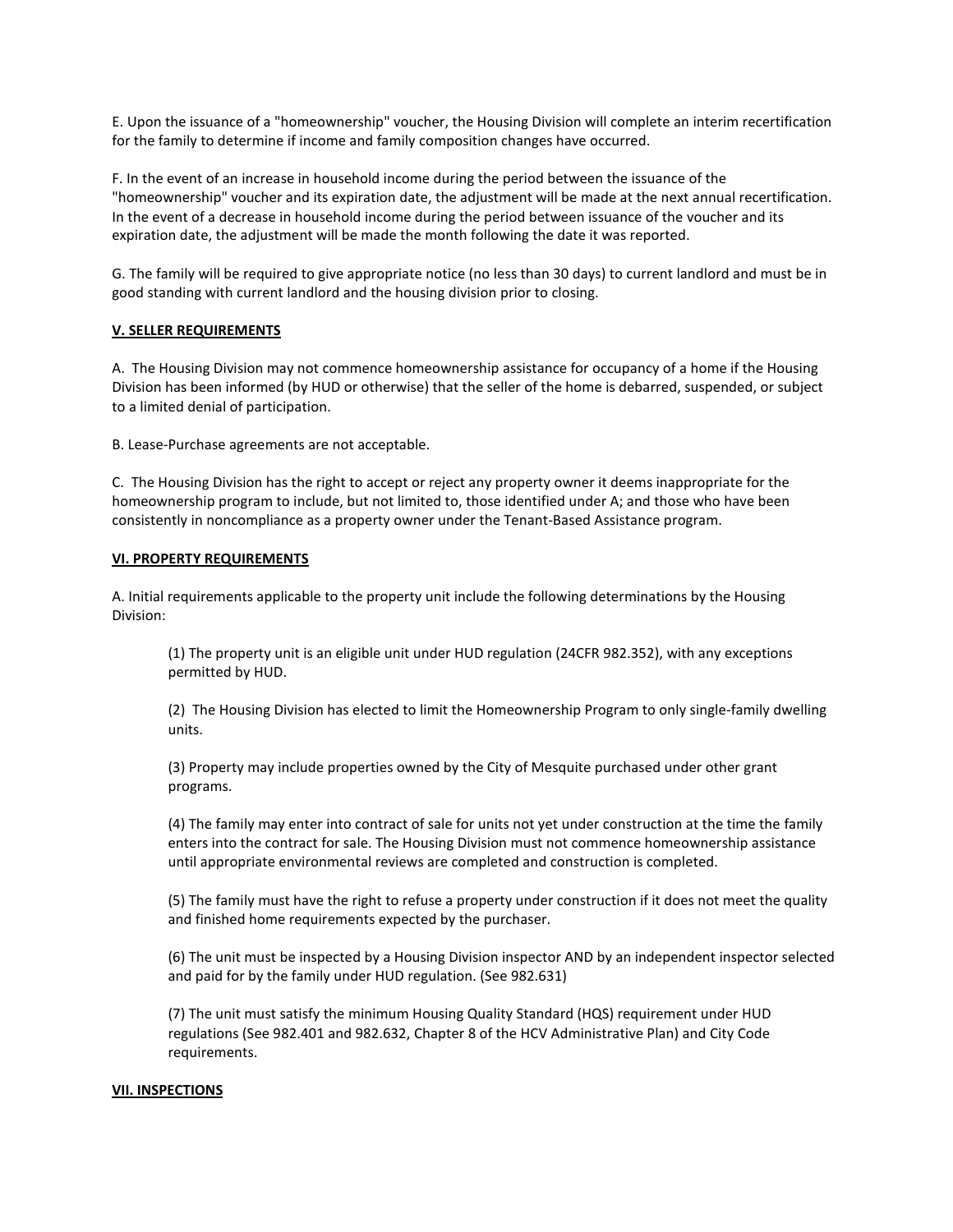## HQS Inspection by the Housing Division

A. The Housing Division may not commence homeownership assistance for a family until the Housing Division or other authorized agency has inspected the unit and has determined that the unit passes HQS as outlined in Chapter 8 of the HCV Administrative Plan. The HQS inspection is to occur a minimum of two weeks prior to proposed date of closing. Any failed or incomplete items must be cured, the property re-inspected with a passed status prior to closing.

## Independent Inspection

B. The unit must also be inspected by an independent Texas Real Estate Commission (TREC) licensed professional home inspector, selected and paid by the family. This inspection should occur shortly after the signing of a contract of sale.

 (1) The independent inspection must cover major building systems and components, including foundation and structure, housing interior and exterior, and the roofing, plumbing, electrical, and heating systems. The independent inspector must be qualified to report on property conditions, including major building systems and components.

 (2) The independent inspector shall not be a Housing Division employee or contractor, other person under control of the Housing Division, or one selected by the Housing Division. The independent inspector may not have a relationship with the seller. The inspector must have a current TREC license for home inspections.

 (3) The independent inspector must provide a copy of the inspection report both to the family and to the Housing Division. The Housing Division may not commence homeownership assistance for the family until the Housing Division has reviewed the inspection report of the independent inspector. Even if the unit otherwise complies with the HQS (and may qualify for assistance under the housing agency's tenant-based rental voucher program), the Housing Division shall have discretion to disapprove the unit for assistance under the homeownership option because of information in the inspection report.

## VIII. CONTRACT OF SALE

## Initiation of Contract

A. Before commencement of homeownership assistance, a member or members of the family must enter into a contract of sale with the seller of the unit to be acquired by the family. The family must give the Housing Division a copy of the contract of sale (see also HUD regulation 982.627(a)(7).

#### **Contents**

The contract of sale must:

(1) Specify the price and other terms of sale by the seller to the purchaser:

 (2) Provide that purchaser has the right of refusal for any home purchased under construction once property has been built.

 (3) Provide that the purchaser will arrange for a pre-purchase inspection of the dwelling unit by an independent inspector selected and paid by the purchaser.

 (4) Provide that the purchaser is not obligated to purchase the unit unless the inspection is satisfactory to the purchaser;

(5) Provide that the purchaser is not obligated to pay for any necessary repairs; and,

 (6) Contain a certification from the seller that the seller has not been debarred, suspended, or subjected to a limited denial of participation under this section.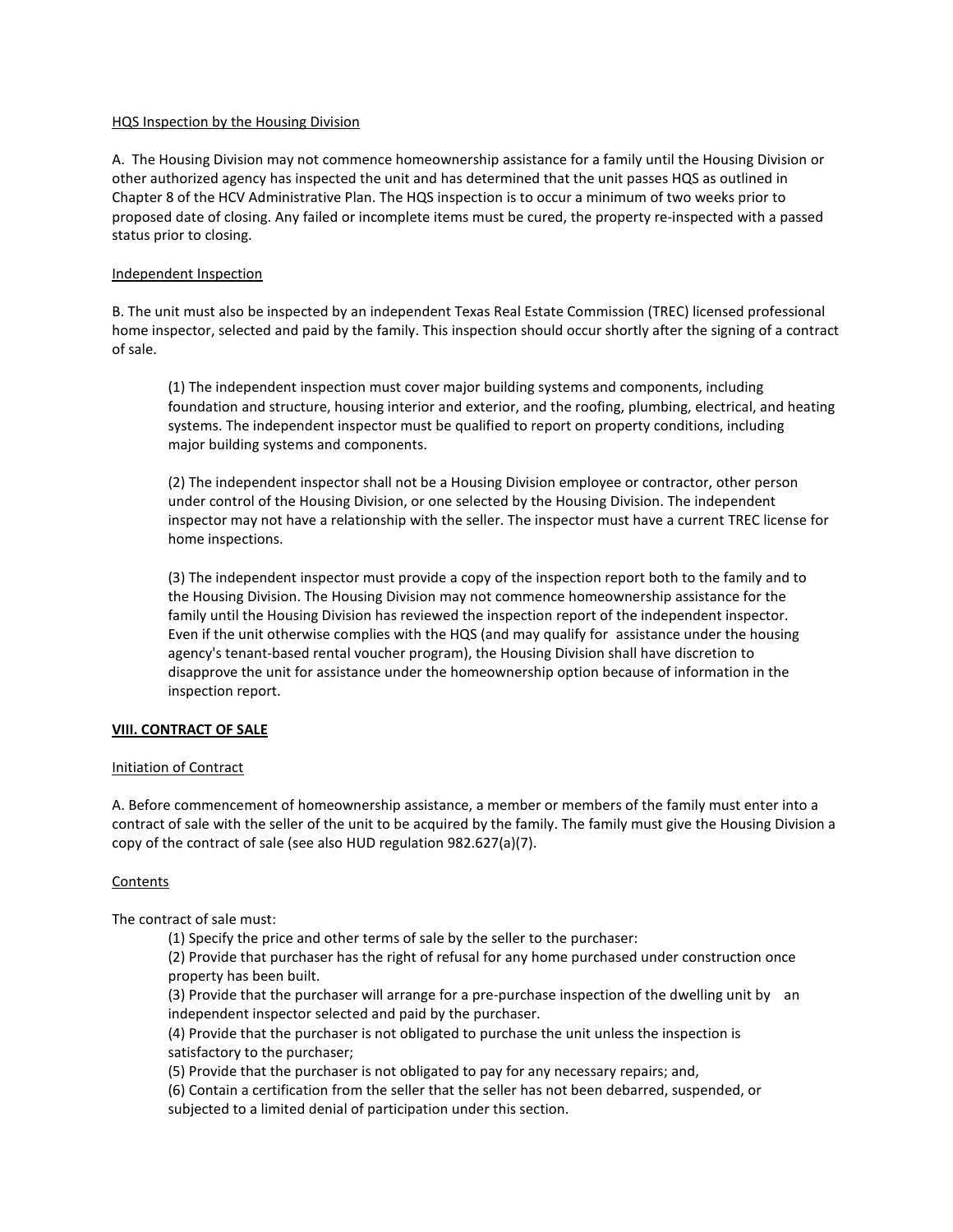# IX. HOME FINANCING

A. The Housing Division prefers financing for the purchase of the home by a qualified financial institution in the mortgage-financing business and seller financing will not be approved.

B. Balloon payment mortgages are not acceptable.

C. Down payment required on the home will be a minimum of 3% of the approved sale price (with 1% coming from personal resources).

D. The family must establish a minimum equity in the home by providing a minimum of 1% of the sales price from their personal resources toward the down payment.

E. All mortgages are subject to mortgage insurance requirements.

F. Equity in the home may not be utilized as security for any "equity-secured" loan without pre-approval by the Housing Division.

G. The Housing Division will review lender qualifications and loan terms prior to authorizing homeownership assistance. Homeownership assistance will be denied by the Housing Division if it is determined that proposed financing, refinancing, or other debt to be unaffordable or if lender or loan terms do not meet Housing Division qualifications. In making this determination, the Housing Division will consider other family expenses such as childcare, unreimbursed medical expenses, homeownership expenses, and other such family expenses it deems appropriate.

H. The Housing Division may not require families to acquire financing from one or more specified lenders, thereby restricting the family's ability to secure favorable financing terms.

## X. FAMILY OBLIGATIONS

A. The family must comply with the following obligations:

 (1) Ongoing counseling - The family must attend and complete ongoing homeownership and housing counseling required by Housing Division. The Housing Division will require an annual minimum of 8 hours of post purchase homeownership counseling.

 (2) Compliance with mortgage - The family must comply with the terms of any mortgage securing debt incurred to purchase the home (or any refinancing of such debt).

 (3) Personal Savings Fund – The family must maintain a minimum annual average of \$500.00 in a personal savings account which can be used for emergency home expenses or other home maintenance needs. Family must demonstrate consistent deposits into the account.

B. Prohibition against conveyance or transfer of home.

 (1) As long as the family is receiving homeownership assistance, use and occupancy of the home is subject  $t \circ t$ 

 a. The family must use the assisted unit for residence by the family. The unit must be the family's only residence;

 b. The composition of the assisted family residing in the unit must be approved by the Housing Division. The family must promptly inform the Housing Division of the birth, adoption, or court-awarded custody of a child.

 The family must request Housing Division approval to add any other family member as an occupant of the unit. No other person (i.e. no one but members of the assisted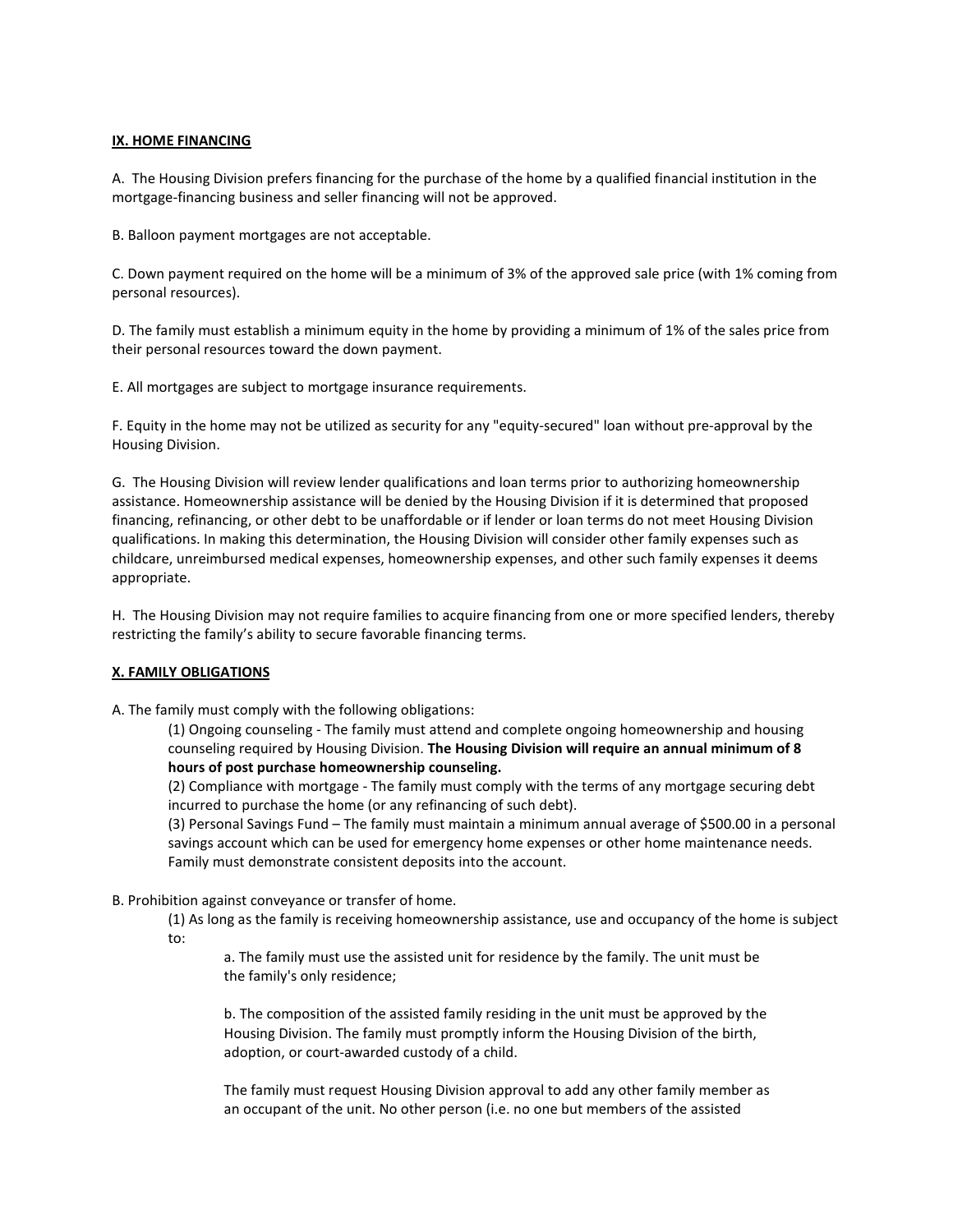family) may reside in the unit (except for a foster child or live-in aide as provided under HUD regulations. See 3(a)(iv) of this section).

 c. The family must promptly notify the Housing Division if any family member no longer resides in the unit.

 d. If the Housing Division has given approval, a foster child or live-in aide may reside in the unit. The Housing Division has the discretion to adopt reasonable policies concerning residence by a foster child or a live-in aide, and defining when the Housing Division consent may be given or denied. Policy is defined in Chapter 2 of the HCV Administrative Plan.

 e. Members of the household may engage in legal profit making activities in the unit, but only if such activities are incidental to primary use of the unit for residence by members of the family and are in compliance with City zoning ordinances.

f. The family must not sublease or let the unit.

g. The family must not transfer the unit.

 (2) The family must supply any information or certification requested by the Housing Division to verify that the family is living in the unit, or relating to family absence from the unit, including any Housing Division requested information or certification on the purposes of family absences. The family must cooperate with the Housing Division for this purpose. The family must promptly notify the Housing Division of absences from the unit for more than thirty (30) days.

 (3) The family may grant a mortgage on the home for debt incurred to finance the purchase of the home or any refinancing of such debt.

 (4) Upon death of a family member who holds, in whole or in part, title to the home, homeownership assistance may continue pending settlement of the decedent's estate, notwithstanding transfer of title by operation of law to the decedent's executor or legal representative, so long as the home is solely occupied by remaining family members in accordance with HUD regulations.

#### XI. SUPPLYING REQUIRED INFORMATION

A. The family must supply required information to Housing Division in accordance with HUD regulation (982.551(b)).

B. In addition to other required information, the family must supply any information as required by Housing Division or HUD concerning:

 (1) Any mortgage or other debt incurred to purchase the home, and any refinancing of such debt (including information needed to determine whether the family has defaulted on the debt, and the nature of any such default), and information on any satisfaction or payment of the mortgage debt;

(2) Any sale or other transfer of any interest in the home; or

(3) The family's homeownership expenses.

(4) Notice of move-out - The family must notify the Housing Division, by written notice, a

minimum of 60 days before the family moves out of the home.

 (5) Notice of mortgage default - The family must notify the Housing Division if the family defaults on a mortgage securing any debt incurred to purchase the home.

 (6) Prohibition on ownership interest on second residence - During the time the family receives homeownership assistance under the Housing Division homeownership program, no family member may have any ownership interest in any other residential property.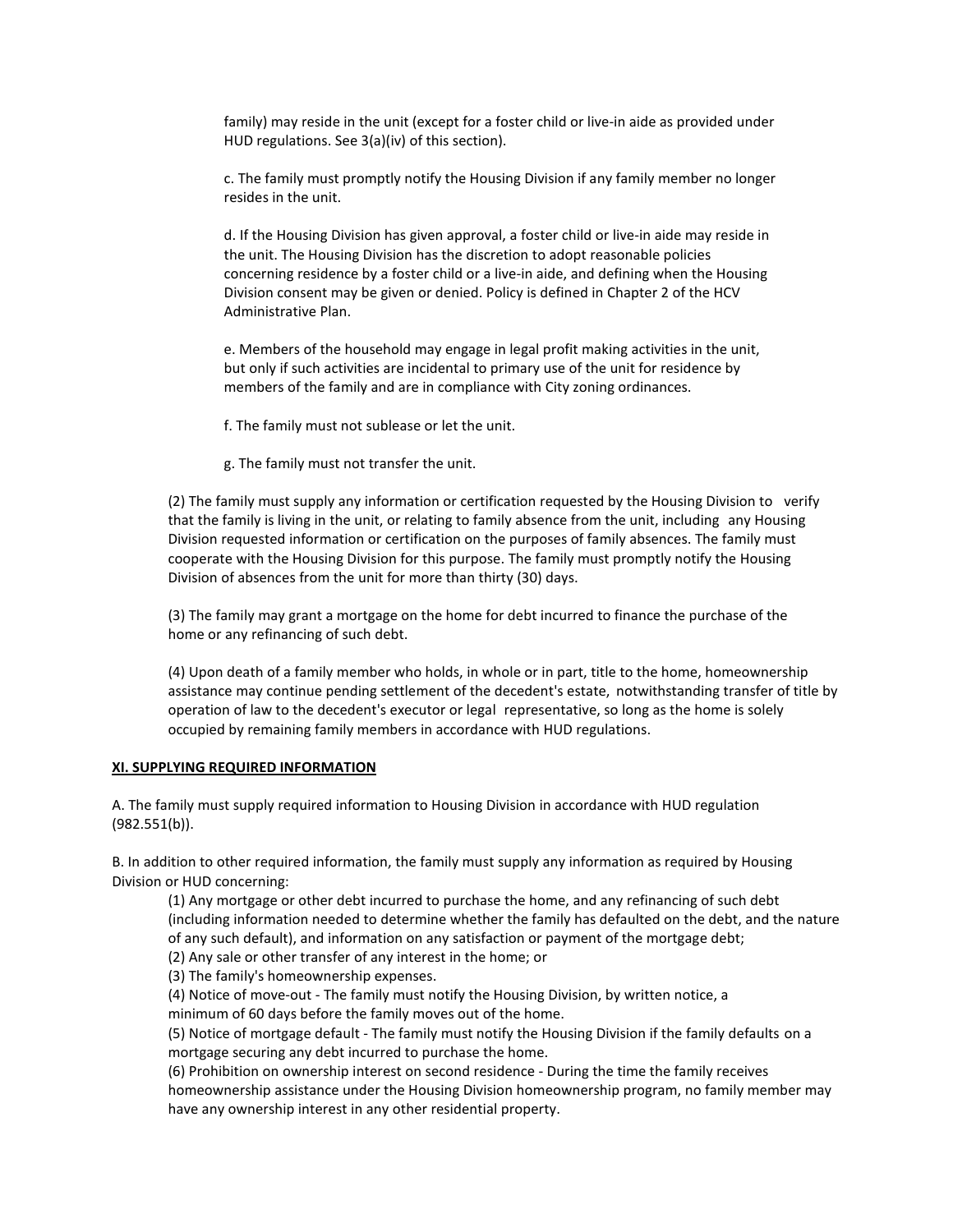C. Additional Housing Division requirements - The Housing Division may establish additional requirements for continuation of homeownership assistance for the family. The Housing Division requires the family to attend the post-purchase homeownership counseling and the family agrees to periodic unit inspections while the family is receiving homeownership assistance.

D. Other family obligations - The family must comply with the obligations of a participant family described in HUD regulation (24CFR 982.551). However, the following provisions do not apply to assistance under the homeownership option: HUD regulations 982.551(c), (d), (e), (f), (g), and 0).

## XII. HOMEOWNERSHIP ASSISTANCE

A. Statement of Homeownership Obligations - Before commencement of homeownership assistance the family must execute a statement of family obligations in the form prescribed by HUD. In the statement, the family agrees to comply with all family obligations under the homeownership option.

B. Occupancy of Home - Homeownership assistance may only be paid while the family is residing in the home. If the family moves out of the home, the Housing Division may not continue homeownership assistance after the month when the family moves out. The family or lender is not required to refund to the Housing Division the homeownership assistance for the month when the family moves out.

## XIII. TERMS OF ASSISTANCE

A. Maximum Term of Assistance - Except in the case of a family that qualifies as an elderly or disabled family in accordance with Section XI(C), the family members described in paragraph (B)shall not receive homeownership assistance for more than:

 (1) Fifteen years, if the initial mortgage incurred to finance purchase of the home has a term of 20 years or longer;

(2) Ten years, in all other cases.

Lender mortgage must include provision they are to notify Housing Division of any transfer of mortgage a minimum of ten (10) days prior to the first of the month to effect a change for the following month. Transfer of the mortgage must include provision that new lender will accept debit payment system under IIF.

B. Applicability of Maximum Term. The maximum term described in paragraph (A) of this section applies to any member of the family who:

 (1) Has an ownership interest in the unit during the time that homeownership payments are made; (2) Is the spouse of any member of the household who has an ownership interest in the unit during the time homeownership payments are made; or

C. Exception for Elderly and Disabled Families:

 (1) As noted in paragraph (A) of this section, the maximum term of assistance does not apply to elderly and disabled families.

 (2) In the case of an elderly family, the exception only applies if the family qualifies as an elderly family at the start of homeownership assistance. In the case of a disabled family, the exception applies if at any time during receipt of homeownership assistance the family qualifies as a disabled family.

 (3) If, during the course of homeownership assistance, the family ceases to qualify as a disabled or elderly family, the maximum term becomes applicable from the date homeownership assistance commenced. However, such a family must be provided at least six (6) months of homeownership assistance after the maximum term becomes applicable (provided the family is otherwise eligible to receive homeownership assistance in accordance with this section).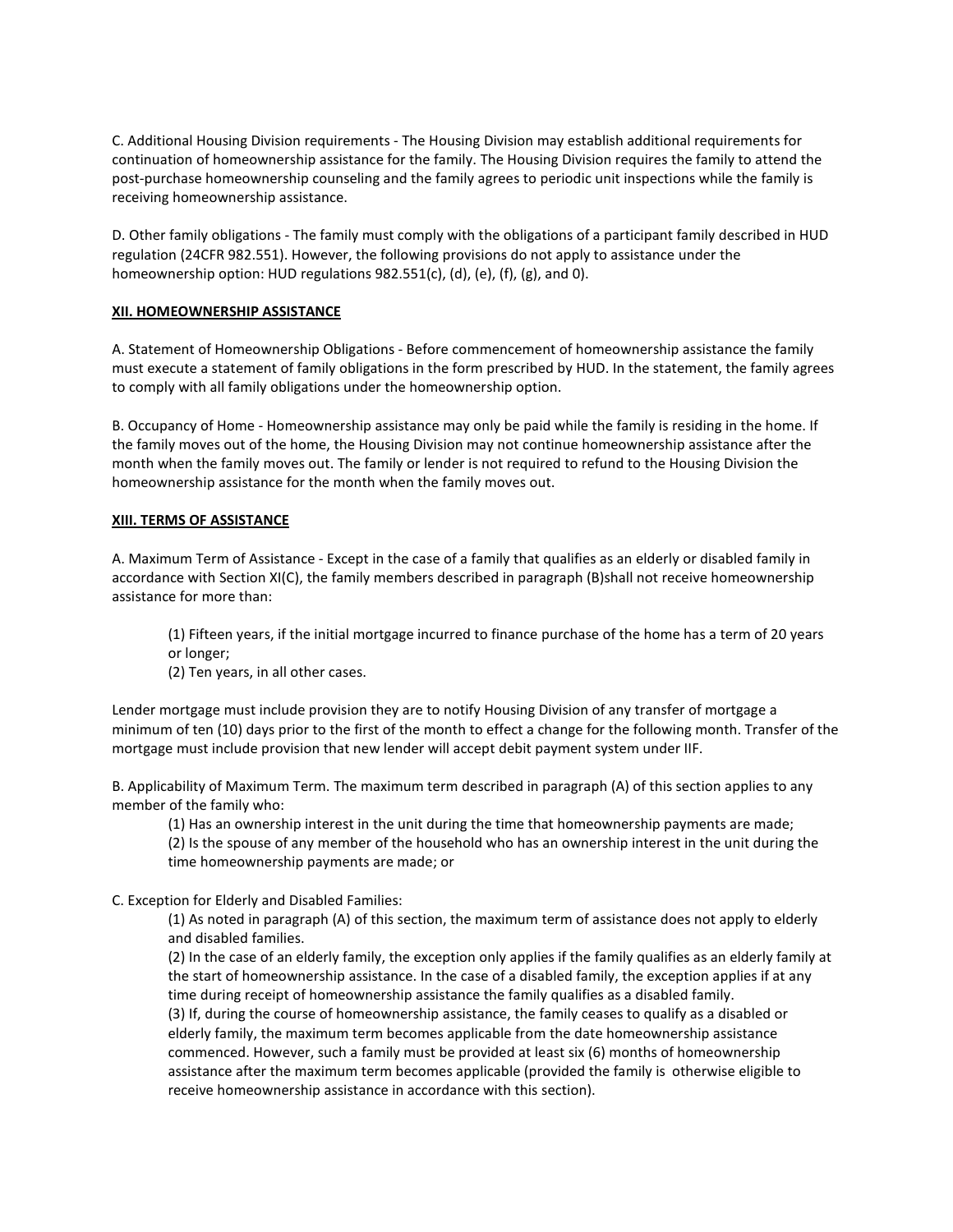D. Assistance for Different Homes or housing agency's:

 If the family has received such assistance for different homes, or from different housing agencies, the total of such assistance terms is subject to the maximum term described in paragraph (A) of this section.

## XIV. HOMEOWNERSHIP EXPENSES

A. Determination of Homeownership Expenses: In accordance with HUD requirements, the Housing Division has adopted the following policy for determining the amount of homeownership expenses to be allowed:

 (1) Principal and interest on initial mortgage debt, any refinancing of such debt, and any mortgage insurance premium incurred to finance purchase of the home;

(2) Real estate taxes and public assessments on the home;

(3) Home insurance;

 (4) The Housing Division allowance for maintenance and major repair and replacement expenses in the amount of \$50.00 monthly.

 (5) The Housing Division utility allowance for the bedroom size of the home in accordance with the HCV Administrative Plan; and

 (6) Principal and interest on mortgage debt incurred to finance costs for major repairs, replacements or improvements for the home.

If a member of the family is a person with disabilities, such debt may include debt incurred by the family to finance costs needed to make the home accessible for such person, provided the Housing Division determines that allowance of such costs as homeownership expenses is needed as a reasonable accommodation so that the homeownership option is readily accessible to and usable by such person.

B. Payment to Lender or Family: The Housing Division will make homeownership assistance payments directly to the lender in one of the following manners as required by the lender.

 (1) By depositing the said amount in a designated bank account set up for the sole purpose of accommodating the mortgage payment. Purchaser deposits the tenant payment to said account. The mortgager will then debit the account each month for the mortgage payment.

- (2) Make payments directly to the family.
- (3) Make payments directly to the lender.

C. Monthly Mortgage Payment Verification Requirement: Homeownership participants receiving monthly HAP assistance must verify quarterly mortgage payments were submitted to the mortgage servicer.

 (1) A mortgage payment statement from the mortgage servicer must be submitted quarterly by the family as specified by Housing Division by the fifteenth of the following months: March, June, September and December.

(2) Mortgage statement documentation must be an official document provided by the mortgage servicer.

Mortgage payments paid late (after the 15th of the month): Documentation of three mortgage payments paid late within a 12-month period will result in termination from the HCV program.

Mortgage payment not paid: Documentation of one mortgage payment not paid (missed payment) by the family will result in termination from the HCV program.

## XV. HOMEOWNERSHIP ASSISTANCE PAYMENT

A. Amount of Monthly Homeownership Assistance Payment: While the family is residing in the home, the Housing Division shall pay a monthly homeownership assistance payment on behalf of the family that is equal to the lower of;

(1) The payment standard minus the total tenant payment; or

(2) The family's monthly homeownership expenses minus the total tenant payment.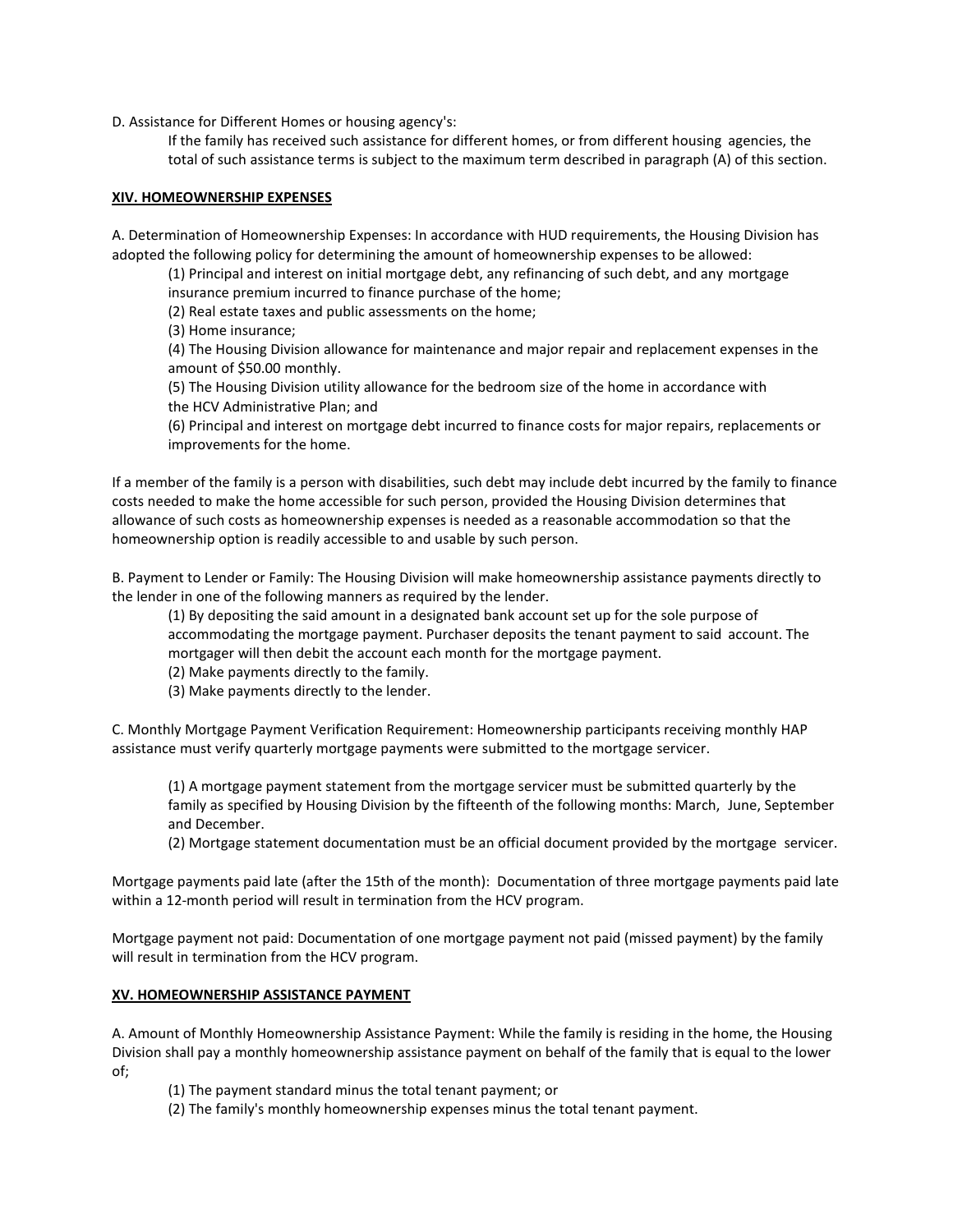B. The payment standard for Family

- (1) The payment standard for a family is the lower of:
	- a. The payment standard for the family assigned subsidy size;
- or
	- b. The payment standard for the size of the home.

If the home is located in an exception payment standard area, Housing Division will use the appropriate payment standard for the exception payment standard area.

(2) The payment standard for a family is the greater of:

a. The payment standard (as determined in accordance with paragraphs XIII (B)(1) and (B)(2) of this section) at the commencement of homeownership assistance for occupancy of the home; or b. The payment standard (as determined in accordance with paragraphs XIII (B)(1) and (B)(2) of this section) at the most recent homeownership assistance for occupancy of the home.

For the homeownership option, Housing Division will use the same payment standard schedule and subsidy standards, as defined under HUD regulations (982.402 and 982.503) and the HCV Housing Voucher Administrative Plan, as for the Tenant Based Rental Assistance Voucher Program.

# XVI. TERMINATIONS

A. Automatic Termination of Homeownership Assistance: Homeownership assistance for a family terminates automatically 180 calendar days after the last housing assistance payment on behalf of the family. However, the Housing Division has the discretion to grant relief from this requirement in those cases where automatic termination would result in extreme hardship for the family.

B. Failure to Comply With Family Obligations. The Housing Division may deny or terminate assistance for violation of participant obligations described in HUD regulations (982.552 or 982.633) or Housing Division policies.

C. Mortgage default - The Housing Division must terminate Voucher Homeownership Assistance for any member of family receiving homeownership assistance that is dispossessed from the home pursuant to a judgment or order of foreclosure on any mortgage (whether FHA- insured or non-FHA) securing debt incurred to purchase the home, or any refinancing of such debt. The Housing Division, in its discretion, may permit the family to move to a new unit with continued voucher rental assistance. However, the Housing Division must deny such permission, if:

- a. The family defaults on an FHA-insured mortgage; and
- b. The family fails to demonstrate that:
	- i. The family has conveyed title to the home; as required by HUD, to HUD or HUD's designee; and
	- ii. The family has moved from the home within the period established or approved by HUD.

C. Late payment of three mortgage payments in a 12-month period or nonpayment of one mortgage payment may result in termination from the Housing Choice Voucher Program.

D. Fraud or intent to deceive Housing Division by omission with regard to any and all income, asset and family composition information. Regulations under voucher rental assistance program apply as outlined in the HCV Administrative Plan.

# XVII. PORTABILITY

A. Portability of Homeownership Assistance: A family determined eligible for homeownership assistance by the initial housing agency may purchase a unit outside of the initial housing agency's jurisdiction, if the receiving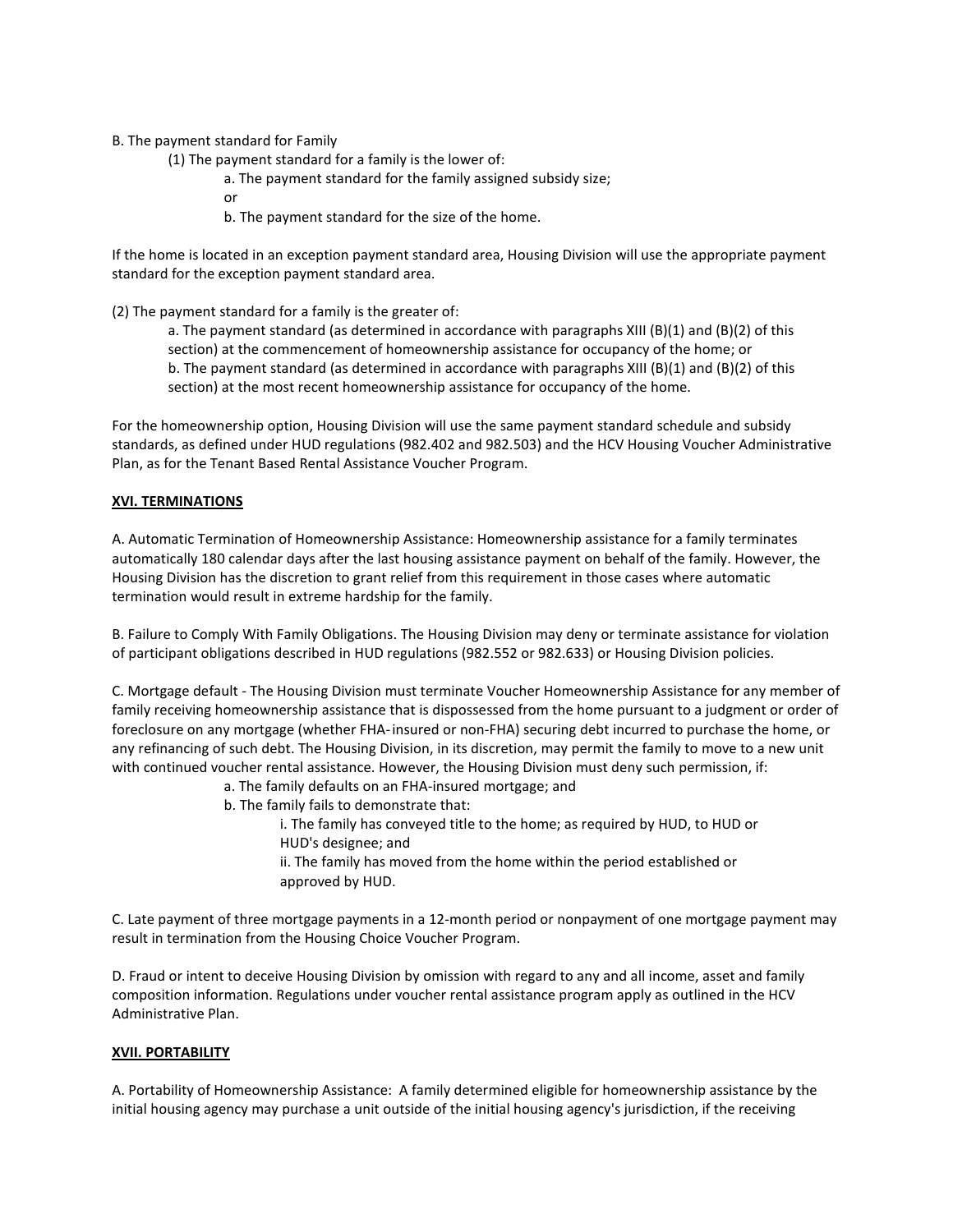housing agency is administering a voucher homeownership program and is accepting new homeownership families.

B. Applicability of Housing Choice Voucher Program Portability Procedures. In general, the portability procedures described under HUD regulations (982.353 and 982.355) apply to the homeownership option and the administrative responsibilities of the initial and receiving housing agency are not altered except that some administrative functions (e.g. issuance of a voucher or execution of a tenancy addendum) do not apply to the homeownership option.

C. Family and Housing Division Responsibilities: The family must attend the briefing and counseling sessions required by the Housing Division. The receiving housing agency will determine whether the financing for, and the physical condition of, the unit are acceptable. The receiving housing agency must promptly notify the initial housing agency if the family has purchased an eligible unit under the program, or if the family is unable to purchase a home within the maximum time established by the housing agency.

D. Continued Assistance. Continued assistance under portability procedures is subject to HUD regulation (982.637).

# XVIII. MOVES

Move to New Unit with continued assistance are outlined in chapter 10 of the HCV Administrative Plan.

A. A family receiving homeownership assistance may move to a new unit with continued tenant-based assistance. The family may move either with voucher rental assistance (in accordance with rental assistance program requirements) or with voucher homeownership assistance (in accordance with homeownership option program requirements).

B. The Housing Division may not commence continued tenant-based assistance for occupancy of the new unit so long as any family member owns any title or other interest in the prior home.

C. The Housing Division has elected to restrict such moves to one move by the family during any one-year period.

D. The Housing Division must approve all moves prior to the actual move by the family.

## XIX. CONTINUATION OF HOMEOWNERSHIP ASSISTANCE

A. Requirements for Continuation of Homeownership Assistance. The Housing Division must determine that all initial requirements required by HUD regulation (982.626) have been satisfied if a family that has received homeownership assistance wants to move to a new unit with continued homeownership assistance. However, the following requirements do not apply:

 (1) The requirement for pre-assistance counseling is not applicable, however, the Housing Division will require the family complete additional counseling before and possibly after moving to a new unit with continued assistance under the homeownership option;

(2) The requirement that a family must be a first-time homeowner is not applicable.

# B. The Housing Division may deny permission to move to a new unit with continued voucher assistance as follows: (1) Lack of funding to provide continued assistance - The Housing Division may deny permission to move with continued rental or homeownership assistance if the Housing Division determines that it does not have sufficient funding to provide continued assistance. (2) Termination or denial of assistance - At any time, the Housing Division may deny permission to move with continued rental or homeownership assistance in accordance with HUD regulation (982.638). (3) General - The Housing Division shall terminate homeownership assistance for the family, and shall deny voucher rental assistance in accordance with the HCV Administrative Plan.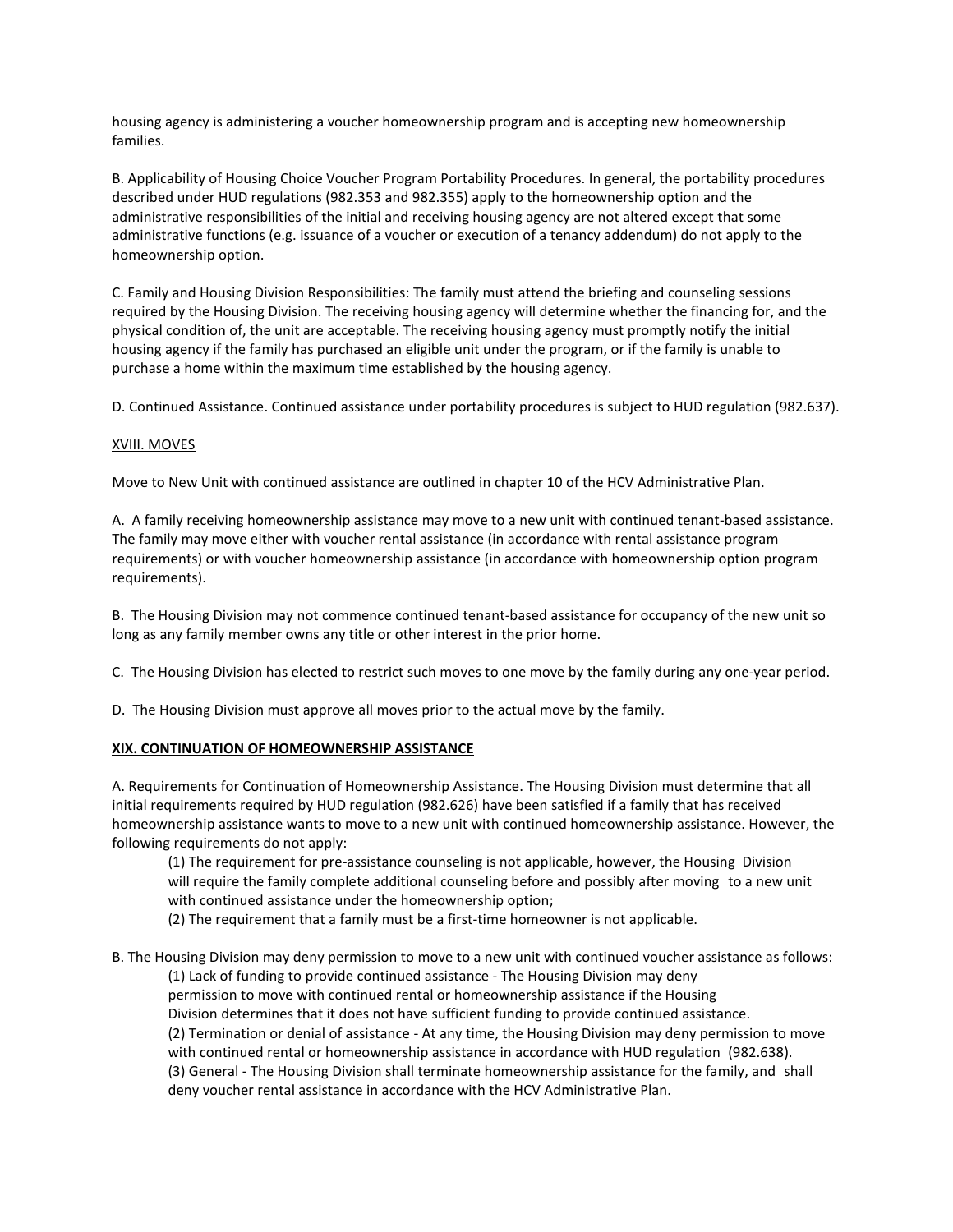(4) Denial or termination of assistance under basic voucher program – At any time, the Housing Division may deny or terminate homeownership assistance in accordance with HUD regulations (982.552 Grounds for Denial or Termination of Assistance or 982.553 Crime by Family Members).

## XX. HOUSING VOUCHER PROVISIONS THAT DO NO APPLY

A. General. The following types of provisions (located in other subparts of HUD regulations) do not apply to assistance under the homeownership option:

 (1) Any provisions concerning the Housing Voucher owner or the HAP contract between the housing agency and owner;

(2) Any provisions concerning the assisted tenancy or the lease between the family and the owner;

(3) Any provisions concerning housing agency approval of the assisted tenancy;

(4) Any provisions concerning rent to owner or reasonable rent; and

(5) Any provisions concerning the issuance or term of voucher.

B. Subpart G requirements. The following provisions of subpart G of HUD regulations do not apply to assistance under the homeownership option:

 (1) Section 982.302 (Issuance of voucher: Requesting housing agency approval of assisted tenancy);

(2) Section 982.303 (Term of voucher);

(3) Section 982.305 (housing agency approval of assisted tenancy);

(4) Section 982.306 (housing agency disapproval of owner);

(5) Section 982.307 (Tenant screening);

(6) Section 982.308 (Lease and tenancy);

(7) Section 982.309 (Term of assisted tenancy);

(8) Section 983.310 (Owner termination of tenancy);

 (9) Section 982.311 (When assistance is paid) (except that 982.311 (c)(3) is applicable to assistance under the homeownership option);

(10) Section 982.313 (Security deposit: Amounts owed by tenant); and

(11) Section 982.314 (Move with continued tenant-based assistance).

C. Subpart H requirements. The following provisions of subpart H HUD regulations do not apply to assistance under the homeownership option:

(1) Section 982.352(a)(6) (Prohibition of owner-occupied assisted unit);

(2) Section 982.352(b) (housing agency-owned housing); and

 (3) Those provisions of 982.353(b)(1), (2), and (3) (Where family can lease a unit with tenant- based assistance) and 982.355 (Portability: Administration by receiving housing agency) that are inapplicable per 982.636.

D. Subpart I requirements. The following provisions of subpart I of HUD regulations do not apply to assistance under the homeownership option:

(1) Section 982.403 (Terminating HAP contract when unit is too small);

(2) Section 982.404 (Maintenance: Owner and family responsibility: housing agency remedies); and

(3) Section 982.405 (housing agency initial and periodic unit inspection).

E. Subpart J requirements. HUD requirements under subpart J (Housing Assistance Payments Contract and Owner Responsibility) (982.451-456) do not apply to assistance under the homeownership option.

F. Subpart K requirements. Except for those sections listed below, HUD regulations under subpart K (Rent and Housing Assistance Payment 982.501-521) do not apply to assistance under the homeownership option:

(1) Section 982.503 (Voucher tenancy: Payment standard amount and schedule);

(2) Section 982.516 (Family income and composition: Regular and interim re-certifications); and

(3) Section 982.517 (Utility allowance schedule).